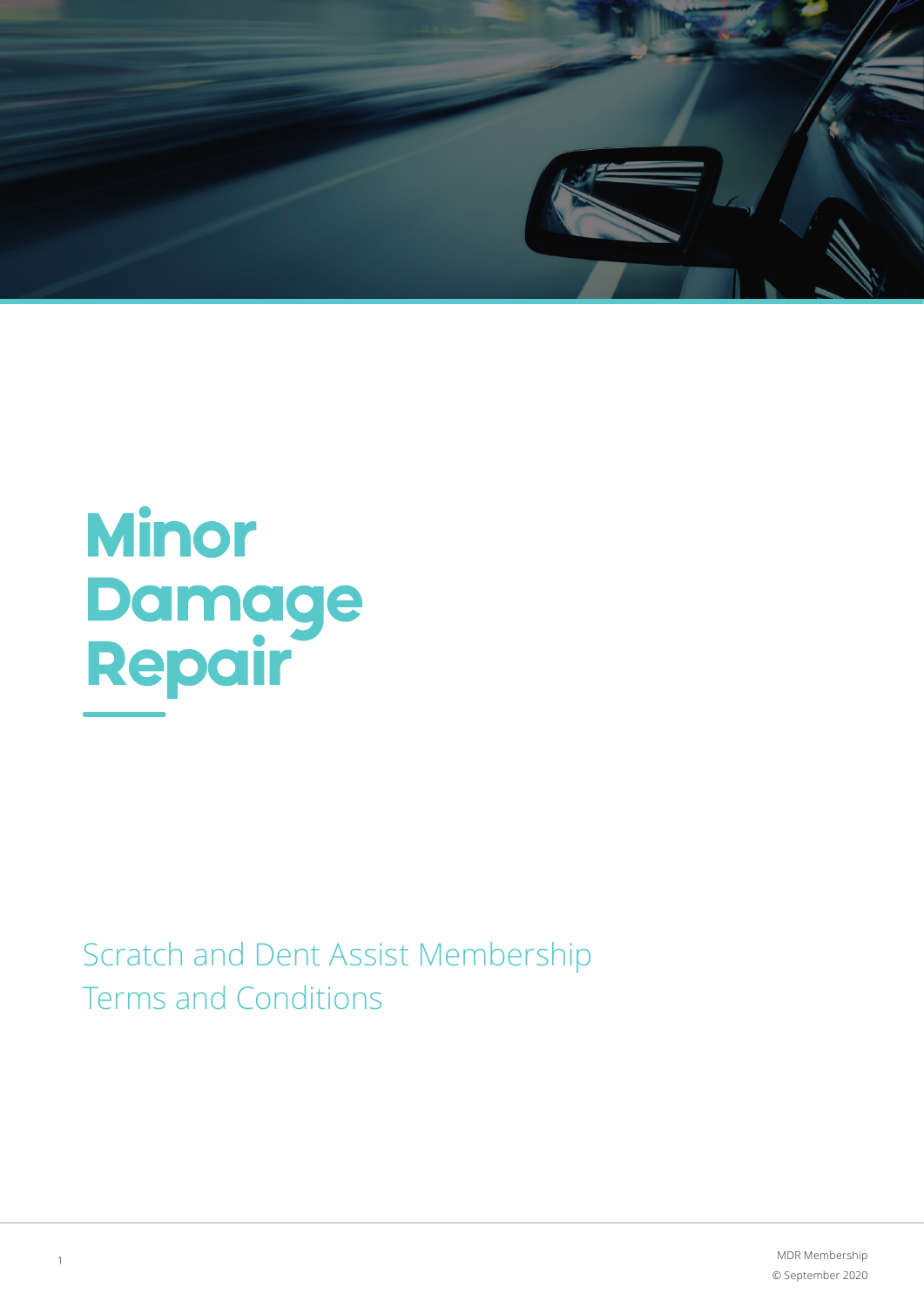# Index

| <b>Terms and Conditions For Standard Vehicles</b>  | З.              |
|----------------------------------------------------|-----------------|
| <b>Part One</b> Membership Agreement               | 4               |
| <b>Part Two Repair Services</b>                    | 8               |
| <b>Part Three</b> General Terms and Conditions     |                 |
| <b>Part Four</b> Glossary of Terms                 | 12 <sup>1</sup> |
| <b>Minor Cosmetic Repairs Table and Exclusions</b> |                 |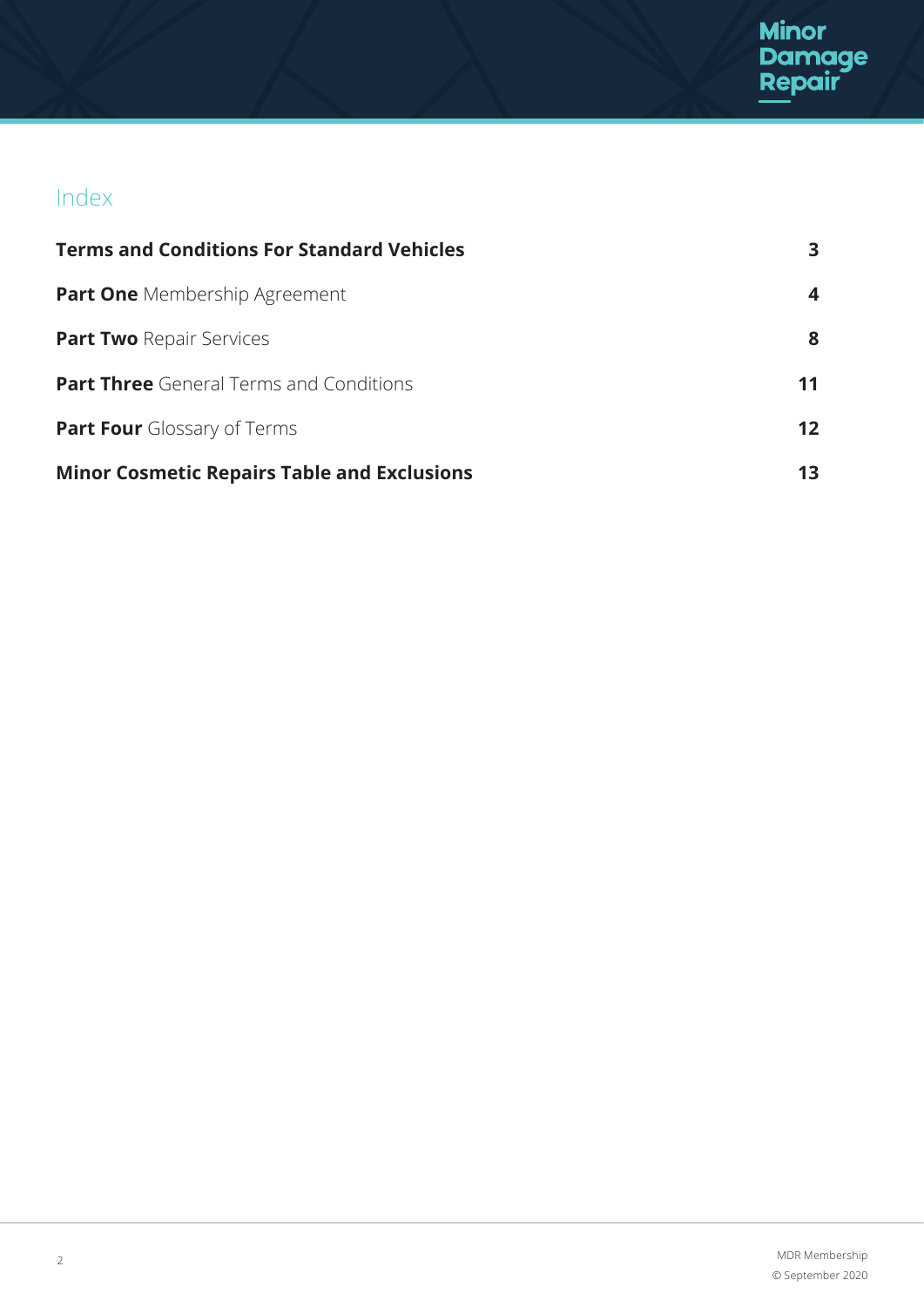# Terms And Conditions For Standard Vehicles

# **Welcome to Scratch and Dent Assist**

Schmick Car Care Club Pty Ltd ABN 77 139 891 679 **(MDR)** is the supplier of your MDR Scratch and Dent Assist Membership.

This booklet sets out MDR's General Terms and Conditions as follows:

- Part One (Scratch and Dent Assist Membership Agreement) sets out the terms and conditions that apply to your Scratch and Dent Assist Membership Agreement.
- Part Two (Repair Services) sets out the procedures for requesting repairs, and the terms and conditions which apply to repairs.
- Part Three (General Terms) sets out some terms and conditions that are common to both your Scratch and Dent Assist Membership Agreement, and the terms and conditions relating to repair services.
- Part Four (Glossary of Terms) is a glossary of terms used in this booklet.

If you have any questions about anything contained in this booklet please call the MDR Member Service Centre on 1300 946 677.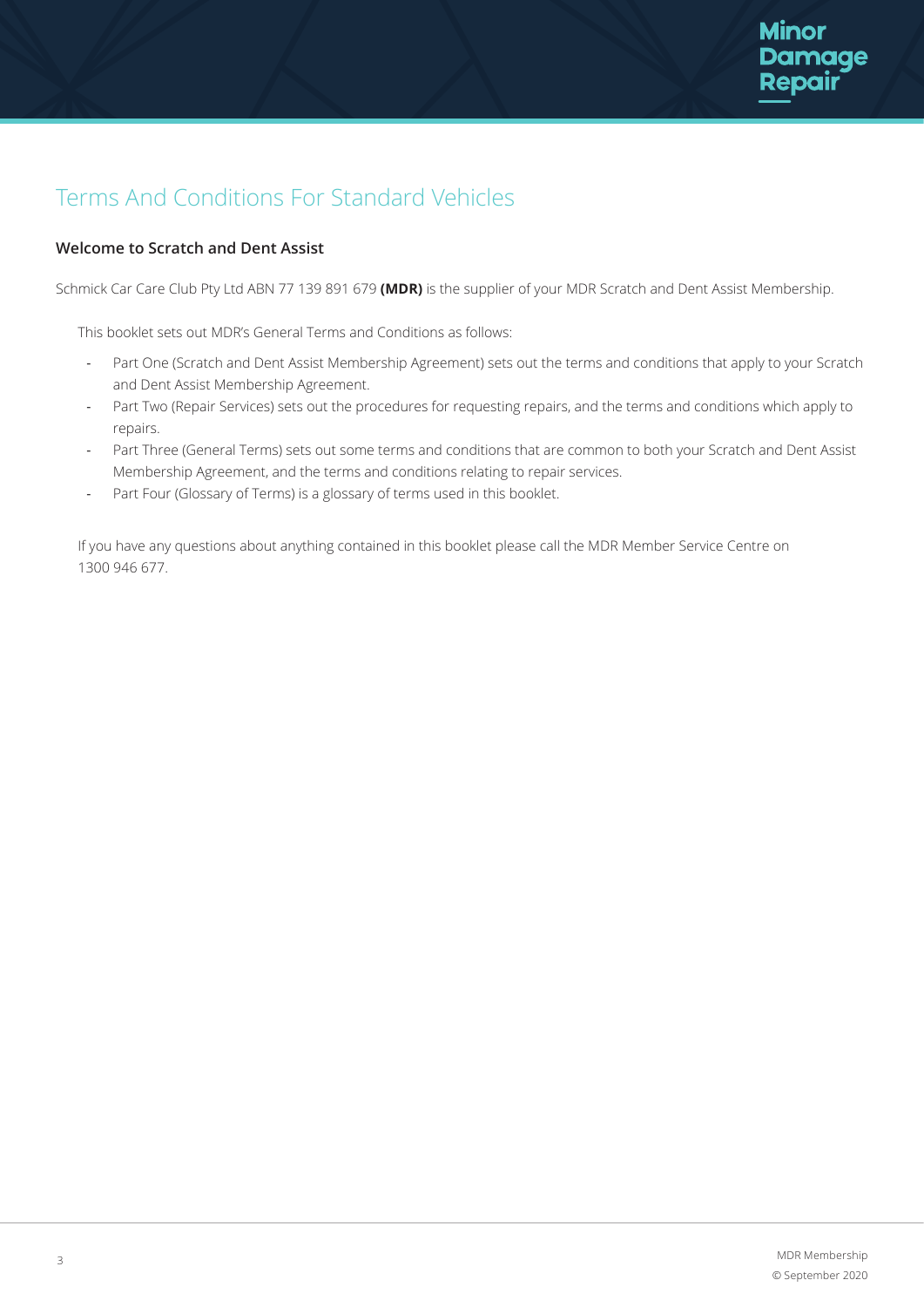

# Part One

# **Scratch and Dent Assist Membership Agreement**

### **1. Membership Benefits**

- 1.1. Your Membership of MDR Scratch and Dent Assist entitles you to the Membership Benefits relating to your particular Membership Program subject to you also complying with your obligations under this Membership Agreement.
- 1.2. As a Member you will enjoy the following benefits in relation to your Nominated Vehicle as well as the Work and Family benefits set out in clause 2 of this Membership Agreement (together, Membership Benefits):
	- 1.2.1. The speed and efficiency of MDR's processes giving priority attention to Member repair requests thereby eliminating the time cost and inconvenience of taking your Vehicle to a repair shop for a quote or repair;
	- 1.2.2. Exclusive access to and use of MDR's repair request procedures:
		- (a) Online via the members' page on the Schmick website;
		- (b) Online via the member-exclusive Schmick mobile application; or via
		- (c) The MDR national number;
	- 1.2.3. The convenience of having a qualified MDR approved repair technician in a fully equipped mobile repair facility come to you at your location if it is within the Service Area to evaluate your repair requirements and if you accept the Repair Quote in many cases immediately perform Minor Cosmetic Repairs, or otherwise, having repairs (including Minor Cosmetic Repairs) completed at your nearest repair centre;
	- 1.2.4. No limits on the number of times you can request Repair Quotes for Minor Cosmetic Repairs;
	- 1.2.5. No limits on the number of times you can have Minor Cosmetic Repairs performed subject to you accepting Repair Quotes;
	- 1.2.6. In addition to your rights under the Australian Consumer Law, we provide a warranty for repair work we perform;
	- 1.2.7. MDR's free inspection and appraisal service in relation to repairs that are not Minor Cosmetic Repairs;
	- 1.2.8. General car care advice and tips on the MDR web site to maintain the cosmetic appearance and condition of your Vehicle;
	- 1.2.9. Other Membership benefits from time to time including third party discounts published on MDR's website.

# **2. Other Work and Family Benefits**

If requested by you, MDR may in its discretion provide quotations for other repair work on Vehicles owned by you or by a family member that are not your Nominated Vehicle and not included under the Membership Program. If this service is offered by MDR in connection with your Nominated Vehicle's Membership Program it will be stated in your Membership Program Schedule as "Family Benefits" and the following will apply: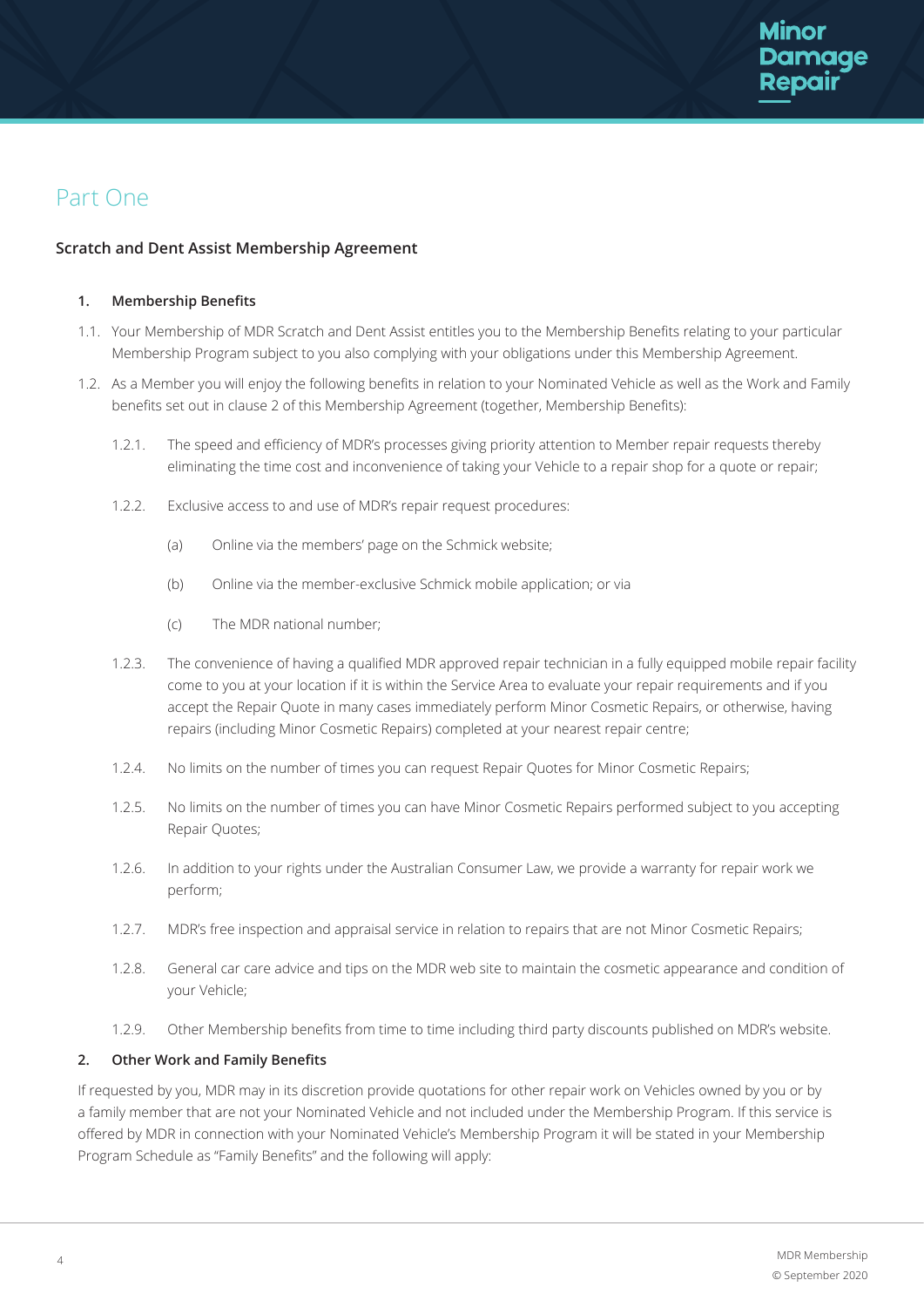- 2.1. MDR will not be under any obligation to quote on the work or to carry out the work unless you first accept the quote and you and your family member will not be under any obligation to accept the quote.
- 2.2. If MDR agrees to provide a Repair Quote to you, and you accept that quote, the work performed will be undertaken pursuant to the Repair Contract. Your liability to pay the Repair Fee will arise under the Repair Contract, being a service contract based in part on the Repair Quote.
- 2.3. If MDR agrees to provide a Repair Quote you can have reasonable expectations that the quote will be calculated using a discounted rate than that used when MDR offer quotes for non-members.

# **3. Nature of Membership Agreement**

- 3.1. MDR's obligations to you under this agreement are limited to delivering the Membership Benefits and if you want to access MDR's repair services you may only do so in accordance with the procedures set out in Part Two – Repair Services.
- 3.2. MDR is not obliged or required by virtue of your Membership Agreement to indemnify you or any person against or compensate you for any loss or damage to your Vehicle occasioned as a consequence of any event or to rectify or repair such damage.
- 3.3. Your Membership Agreement is not intended to substitute for your normal motor vehicle insurance policy and it is not suitable for the purposes of managing the financial risk associated with damage being occasioned to your Vehicle or financial loss associated with such damage.
- 3.4. Your Membership Agreement does not confer upon or otherwise give you any rights or entitlements as a shareholder of MDR or as a member of any company association or organisation.

# **4. When Your Membership Starts**

- 4.1. Your Membership starts on the date set out in your Membership Program Schedule subject to the following:
	- 4.1.1. Receipt of payment of the Membership Fee;
	- 4.1.2. You providing accurate details about you and your Vehicle so that MDR can register your Vehicle as a Nominated Vehicle;
	- 4.1.3. MDR reserves the right to reject any Vehicle for registration without giving any reason for doing so; and,
	- 4.1.4. If MDR rejects your Vehicle, MDR will return your Membership Fee without deduction, and you will not be registered for nor receive any benefits from the Membership Program.

# **5. Membership Fees**

- 5.1. You must pay the Membership Fee when applying for the selected Membership Program.
- 5.2. Acceptance of your Vehicle as a Nominated Vehicle for membership in the selected Membership Program is subject to Pre-Qualification if specified in the Membership Program Schedule. If your Vehicle is subject to Pre-Qualification:
	- 5.2.1. MDR may require an inspection of your Vehicle by an Approved Inspector to ascertain its condition;
	- 5.2.2. The Approved Inspector's decision whether MDR will accept your Vehicle for registration as a Nominated Vehicle is final;
	- 5.2.3. If your Vehicle is not accepted for a particular Membership Program, MDR will refund your Membership Fee.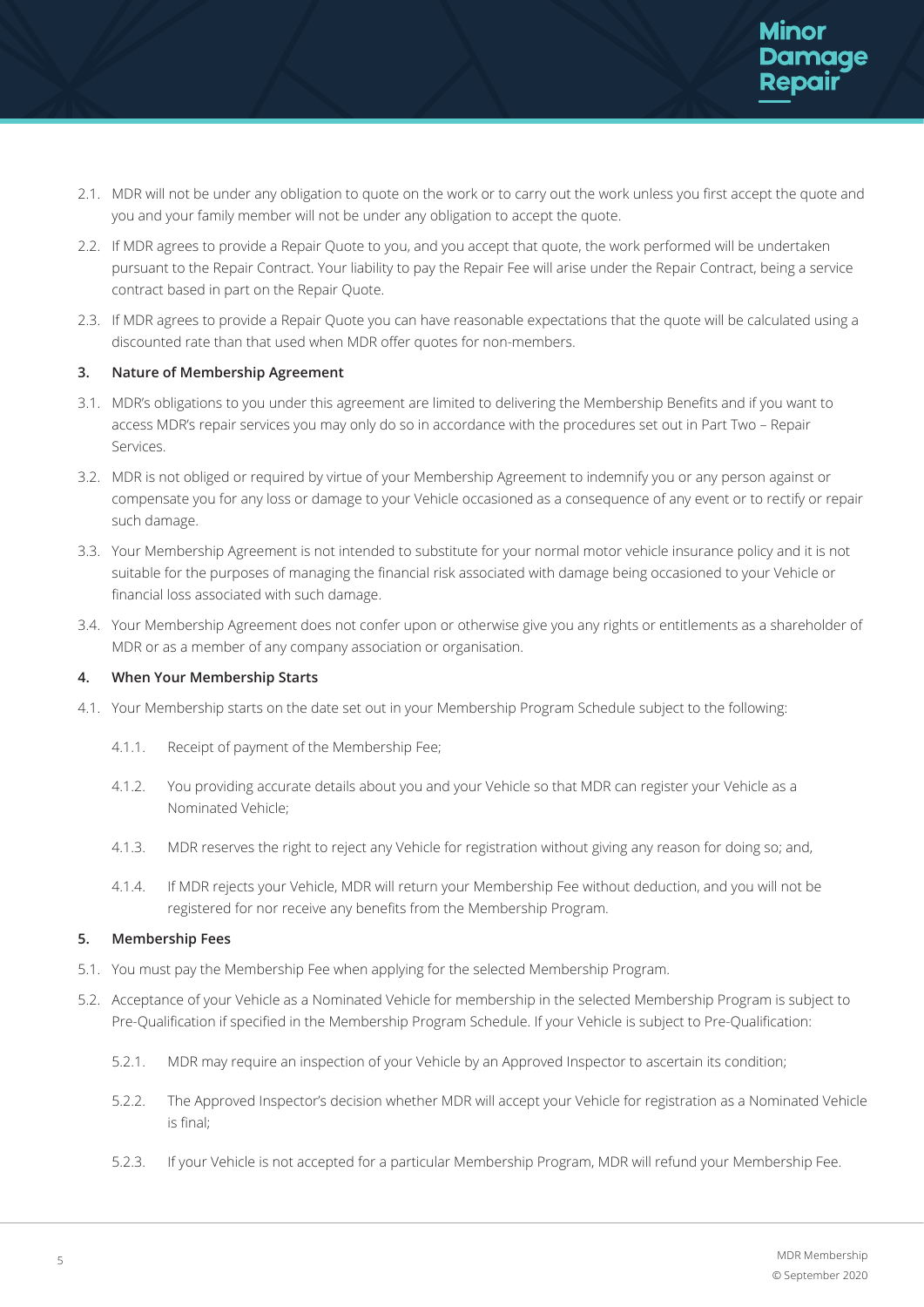# **6. Membership Renewals**

6.1. Memberships cannot be renewed, but you may request to purchase a further Membership for your Nominated Vehicle by contacting the leasing company through which you purchased your original Membership. Any additional period of Membership will be offered at the discretion of the leasing company at its then-current pricing, and will be subject to MDR's approval (including Pre-Qualification of your Nominated Vehicle). If you purchase an additional Membership prior to the expiry of your existing Membership, then no Waiting Period will apply. Otherwise, your new Membership will be subject to the applicable Waiting Period.

# **7. Conditions of Membership**

- 7.1. The following conditions apply to your Membership in order to preserve the high quality of MDR's cosmetic repair services and MDR's reputation and standing for delivering high quality cosmetic repairs:
	- 7.1.1. The Nominated Vehicle must either be new or if it is used it must have been approved by an Authorised Dealer and it must have been no more than 8 years since initial registration of the Nominated Vehicle; and
	- 7.1.2. The Nominated Vehicle must not have sustained any damage existing prior to the commencement of this Membership Agreement, subject to clause 1.3 of Part Two.
- 7.2. You agree to provide complete and accurate information about yourself and your Vehicle to any Authorised Person for entry into the MDR Sales Portal for the acceptance of your Vehicle into a Membership Program.
- 7.3. If any information you have provided about your Vehicle proves to be incomplete or inaccurate in any material respect (in MDR's reasonable opinion) MDR may do as follows:
	- 7.3.1. End this agreement (in which case all MDR's obligations under this agreement will cease); and
	- 7.3.2. Refuse to provide any Repair Quotes or enter into any Repair Contracts.

# **8. Confirmation of Agreement**

By supplying any information or materials to register your Nominated Vehicle for a Membership Program you confirm that you have read understood and agreed to all provisions in this booklet, including Part One (Scratch and Dent Assist Membership Agreement), Part Two (Repair Services), Part Three (General Terms) and Part Four (Glossary of Terms).

# **9. Transfer of Membership**

- 9.1. Replacement Vehicle: If you sell or transfer your Nominated Vehicle, MDR may in its absolute discretion agree to transfer the benefits of the Membership Program once to another Nominated Vehicle, provided that the replacement Nominated Vehicle is not older than the original Nominated Vehicle. The replacement Nominated Vehicle will be subject to Pre- Qualification. MDR will not permit more than one transfer for any Membership.
- 9.2. Transfer of Ownership: Your Membership is personal to you and it cannot be transferred to any other person. The Membership benefits apply to your Nominated Vehicle only for so long as you are the registered owner. Your Membership will automatically come to an end if you sell or transfer the Nominated Vehicle unless MDR agrees to transfer the benefits of your Membership Program to another Nominated Vehicle under clause 9.1 above.

# **10. Information and Privacy**

- 10.1. MDR's Privacy Policy governs how MDR collects, uses, shares and stores your personal information. You agree that we may access, store and use any information that you provide in accordance with the terms of MDR's Privacy Policy.
- 10.2. You consent to providing the information about you and your Vehicle to the Authorised Person for the purpose of entering that information into the MDR Sales Portal to apply to have your Vehicle accepted by MDR as a Nominated Vehicle for the Membership Program you select.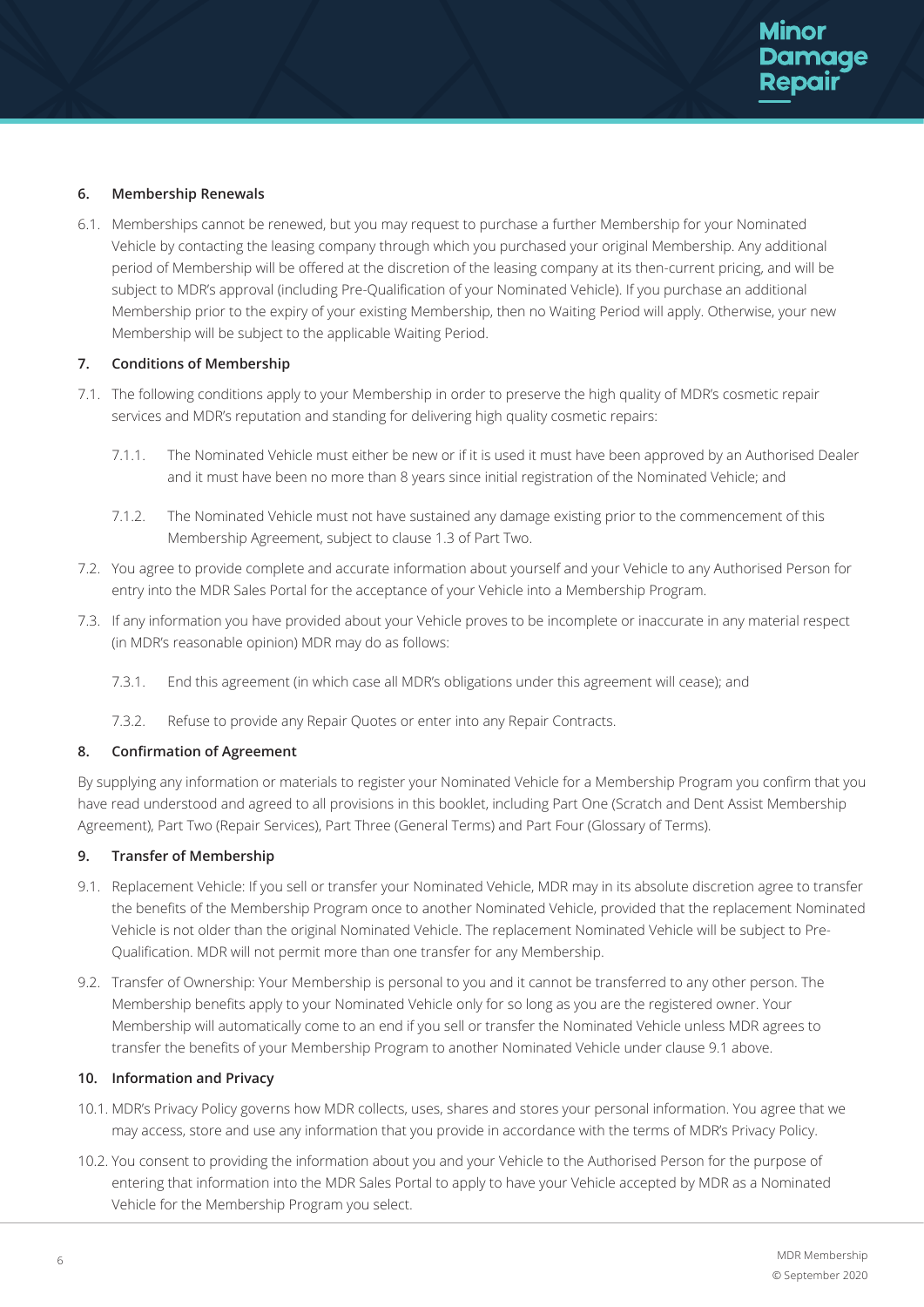- 10.3. For training and quality purposes your phone calls to MDR may be monitored and recorded.
- 10.4. MDR will provide you with access to and the ability to correct your personal information held by MDR on request by you.

### **11. Cancellation of This Agreement by You**

- 11.1. Within the first (7) days after the Start Date you may cancel your Membership and request a full refund of your Membership Fee, if you notify MDR in writing of your cancellation prior to the expiry of the 7 day period, in which case this Membership Agreement will come to an end when MDR accepts your cancellation, and MDR will refund your Membership Fee to you.
- 11.2. You may request to cancel any kind of Membership immediately by sending a written notice along with proof of the purchase of your Membership (clearly showing the purchase price paid) to admin@scratchanddentassist.com if:
	- 11.2.1. The price of minor repairs under clause 2.1 of Part Two is increased by MDR by more than 50% over your current Membership Term;
	- 11.2.2. Two or more categories of Minor Cosmetic Repair which were included at the time you paid your Membership Fee for the current Term, are removed under clause 2.1 of Part Two (and no additional repair types are added); or
	- 11.2.3. MDR modifies the terms of this Membership Agreement under clause 1.1–1.2 of Part Three unfairly and in such a way as to cause you a material adverse impact, such as a substantial reduction in the value of your Membership, without providing any corresponding benefit.
- 11.3. If you make a request under clause 11.2 we will confirm within 14 days whether your request has been approved. If your request is approved, then subject to you paying the Administration Fee, MDR will issue you with a pro-rata refund of your paid-up Membership Fee for the current term (being the proportion of your Membership Fee which represents the unexpired portion of the Term of your Membership calculated from the day after cancellation).

### **12. Cancellation of This Agreement by MDR**

- 12.1. MDR may suspend all entitlements under any Membership Program for your Nominated Vehicle and may refuse to provide Repair Quotes for so long as you owe any money to MDR.
- 12.2. MDR may end its Membership Agreement by written notice to take effect immediately on the date of the notice:
	- 12.2.1. If you fail to make payment of Repair Fees or decline to make such payment within seven (7) days of a demand;
	- 12.2.2. If you owe any other money to MDR for more than thirty (30) days;
	- 12.2.3. If any information you provide about you or your Nominated Vehicle is, in MDR's reasonable opinion, inaccurate or incomplete in any material respect or is intentionally untrue or misleading;
	- 12.2.4. If MDR believes, in its absolute discretion, you (or your representative) are acting in a threatening or abusive manner.
- 12.3. If MDR ends the Membership Agreement, all obligations and liabilities of MDR to you under your Membership Program will end. You will not be entitled to any refund of Membership fees already paid. MDR may still recover any Repair Fees you owe under any Repair Contract.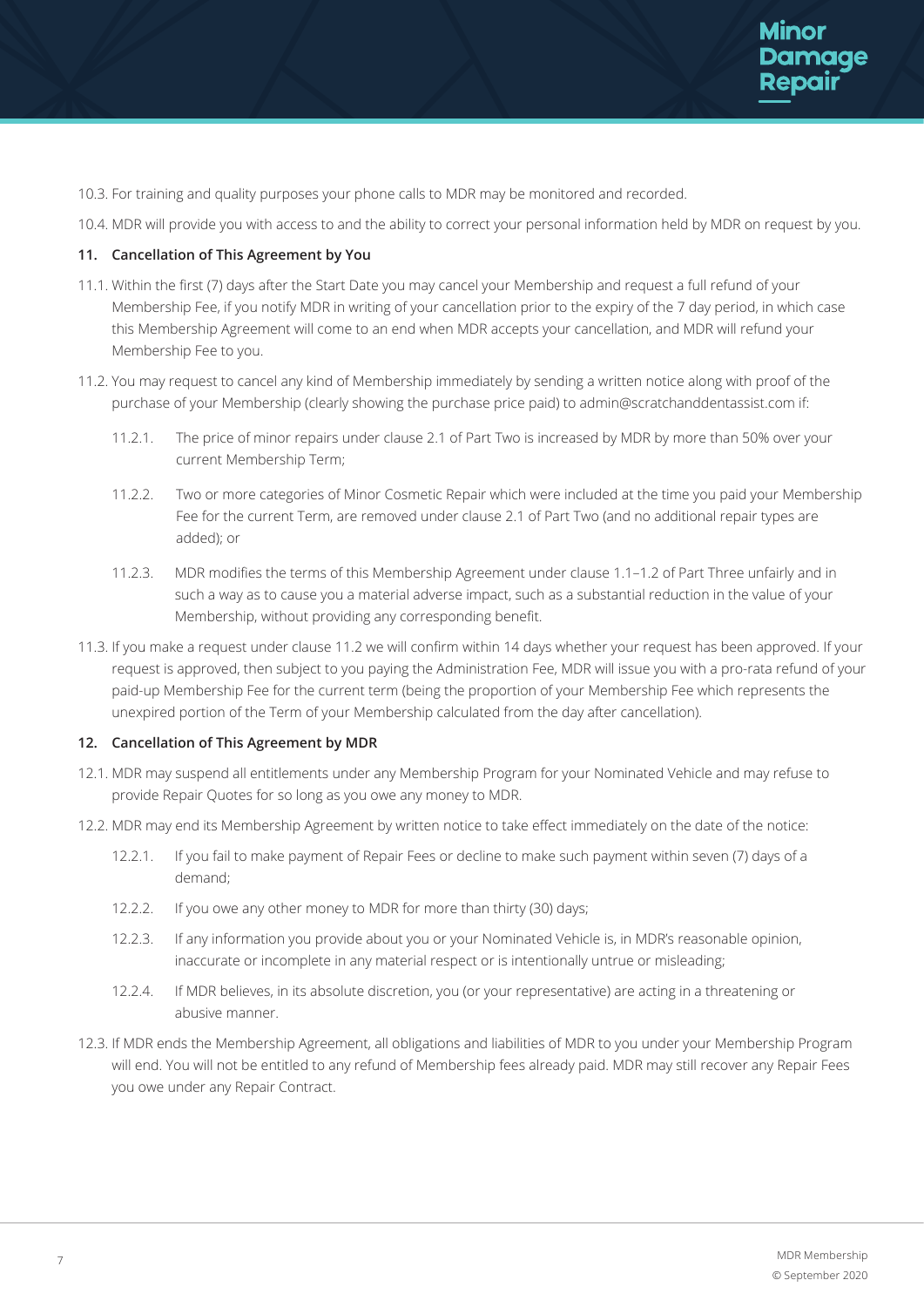# Part Two

# **Repair Services**

The following terms and conditions of agreement shall apply each time you wish to access MDR's repair services under your Membership Program:

# **1. Requesting a Repair Quote**

- 1.1. The Waiting Period under your particular Membership Program applies before you can request a Repair Quote for your Nominated Vehicle.
- 1.2. To request a Repair Quote you must first take a separate photo of each area of damage to your Nominated Vehicle for which you request a repair. You must then submit each photo to MDR together with your membership details related to your Nominated Vehicle. You may submit the photos and your membership details as follows:
	- 1.2.1. On-line through Schmick's mobile application;
	- 1.2.2. On-line through the Member's page of the Schmick web site (by following the procedures set out); or
	- 1.2.3. By calling 1300 946 677 and by following the procedures the call centre explains.
- 1.3. At the end of the Waiting Period, you may request a Repair Quote for a maximum of one Minor Cosmetic Repair in relation to damage which existed prior to the commencement of this Membership Agreement or which occurred within the Waiting Period. Otherwise, you may only request a Repair Quote in relation to damage to your Nominated Vehicle which occurred after the end of the Waiting Period.

# **2. MDR's Assessment Process**

- 2.1. MDR's pricing for repairs including Minor Cosmetic Repairs is not fixed and may vary up or down from time to time. MDR may also change its definition of or specifications for Minor Cosmetic Repairs, for example, as new technologies and processes become available. All repairs are subject to assessment and quote by a MDR technician before a Repair Contract is made.
- 2.2. MDR may decline to provide a Repair Quote or perform repairs for any reason. For example, without limitation, if a MDR technician is of the opinion that the repair is not a Minor Cosmetic Repair or if there is structural damage to your Vehicle or if you are in breach of your Membership Agreement, MDR may decline to provide a Repair Quote or perform a repair.
- 2.3. Subject to clauses 2.1 and 2.2, MDR will assess each request for a repair on its merits and decide if it is able to provide a Repair Quote for your consideration. The decision by MDR on whether to provide a Repair Quote is in its absolute discretion and final.
- 2.4. Repair Quotes provided by MDR for Minor Cosmetic Repairs will reflect the current pricing and specifications published on www.mdrmemberships.com.au as at the date of your request.
- 2.5. At MDR's sole discretion, MDR may provide a Repair Quote for repairs other than Minor Cosmetic Repairs. Depending on the circumstances, Repair Quotes may be provided either by telephone or in person after an inspection by a MDR technician.
- 2.6. MDR will endeavor to process requests for Minor Cosmetic Repairs and perform those repairs within thirty (30) days of receipt of your request for a Repair Quote (subject to you accepting any Repair Quote) however between December 15th and January 15th you may experience a longer waiting period before MDR is able to attend to your request.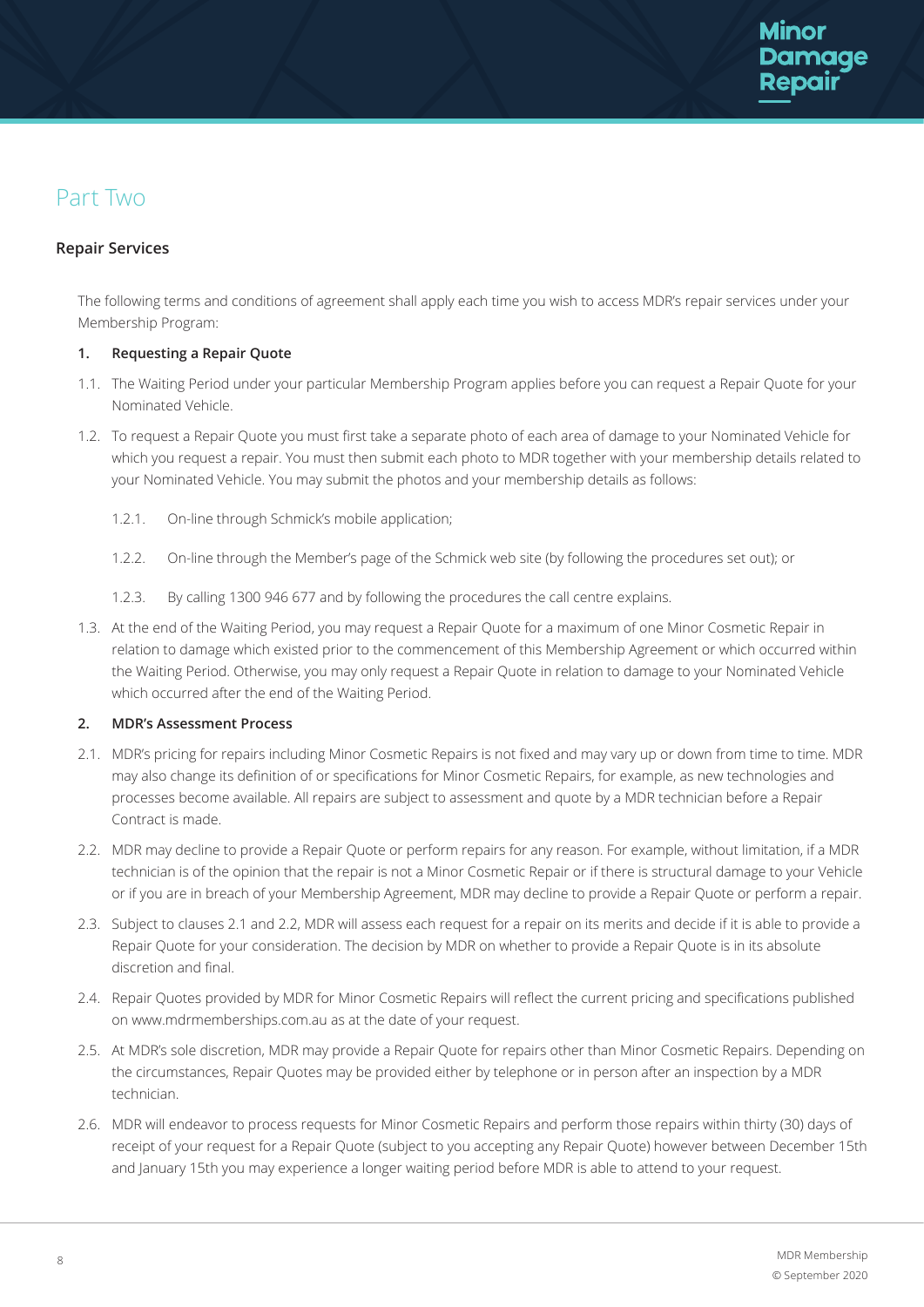2.7. MDR's Repair Quote will comprise a statement of the repair work to be performed including setting out details of any Minor Cosmetic Repairs and the price to be charged as the Repair Fee for the repairs and any other details that MDR's technician considers appropriate. MDR may provide the Repair Quote (and you may accept it) verbally.

# **3. Repair Contract**

- 3.1. You must accept a Repair Quote and agree to pay the Repair Fee in the manner set out in clause 3.4 below for a Repair Contract to come into existence.
- 3.2. For the avoidance of doubt, MDR shall not be legally obliged to perform any repairs to any Vehicle unless you have first accepted a Repair Quote and a Repair Contract has come into existence.
- 3.3. Each Repair Contract arising from your acceptance of a Repair Quote is separate from and independent of any earlier Repair Contract and from your Membership Agreement.
- 3.4. In order to accept a Repair Quote you must also agree to pay the Repair Fee by credit or debit card on completion of the agreed repair.

# **4. Performing the Repair**

- 4.1. Subject to your acceptance of the Repair Ouote, MDR will arrange with you a mutually agreed time at a Suitable Work Space within the Service Area or at a specified MDR repair centre, if required by MDR, between the hours of 8.00am and 4.00pm, Monday to Friday, to undertake any repair work required.
- 4.2. MDR will ordinarily perform Minor Cosmetic Repairs on the same day that you request an inspection strictly on condition that your Nominated Vehicle is within the Service Area and there is a Suitable Work Space or if your Nominated Vehicle has been brought to a MDR repair centre as required by MDR.
- 4.3. For the avoidance of doubt MDR is not obliged to perform any repairs unless your Nominated Vehicle is within the Service Area and there is a Suitable Work Space, or it has been brought to the repair centre specified by MDR, even if you have accepted a Repair Quote.

# **5. Warranties**

- 5.1. Australian Consumer Law The benefits to you under clause 5.2 are in addition to the rights and remedies of the consumer under law in relation to the performance of repairs. Our services come with guarantees that cannot be excluded under the Australian Consumer Law. For major failures with the service, you are entitled: (a) to cancel your service contract with us; and (b) a refund for the unused portion, or to compensation for its reduced value. You are also entitled to be compensated for any other reasonably foreseeable loss or damage. If the failure does not amount to a major failure you are entitled to have problems with the service rectified in a reasonable time and, if this is not done, to cancel your contract and obtain a refund for the unused portion of the contract.
- 5.2. MDR warranty MDR warrants all its workmanship to be free from defect or faulty workmanship for the period of your ownership of the Nominated Vehicle. MDR will make good any defective or faulty workmanship if the defect or damage is attributable to faulty workmanship by MDR. To make a warranty claim, please contact us at 1300 946 677. We will direct you to forward photos and a written description of the claimed defect by email or post (at your cost) to us at repairs@scratchanddentassist.com or 78 Allied Drive, Tullamarine Victoria 3043. You are responsible for any costs associated with claiming this warranty. Our warranty is subject to clause 5.3.
- 5.3. Limitations on MDR warranties Subject to any non-excludable rights which you may have under the Australian Consumer Law or any other contrary provision in consumer protection legislation the following provisions determine MDR's liability under any warranty: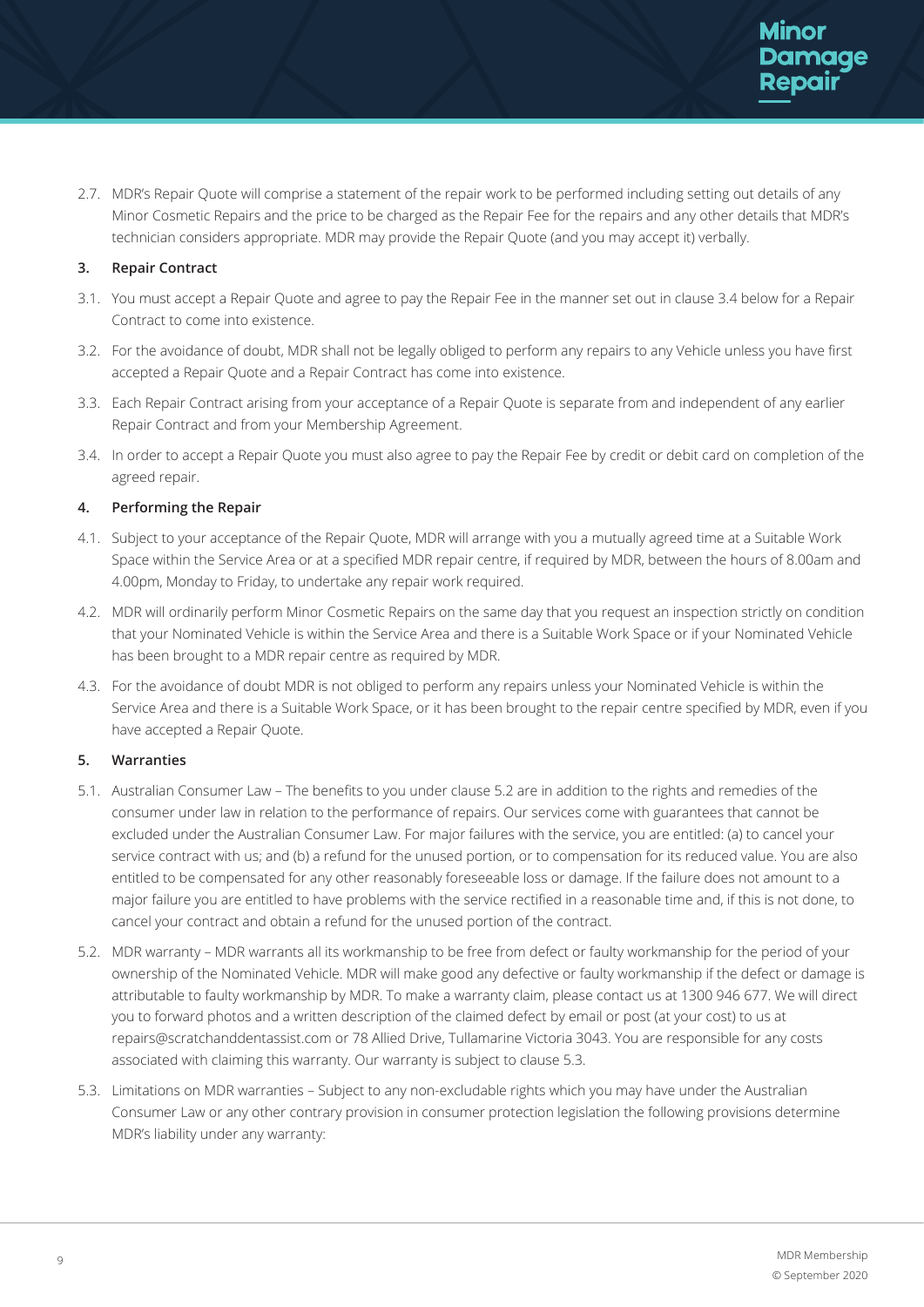- 5.3.1. MDR keeps photographic and other records of our work performed and you agree that it may rely on those photographic and other records to determine the validity of any warranty claim by you in respect of the Nominated Vehicle.
- 5.3.2. MDR's warranty does not cover:
	- (a) Faulty workmanship performed by third parties;
	- (b) Any loss in value of the Nominated Vehicle, loss of your time, or vehicle use, or other consequential damage or loss as a result of any faulty workmanship;
	- (c) Any damage or deterioration in the general condition of the Nominated Vehicle as a result of normal aging or usage wear and tear or exposure to the elements; and
	- (d) Any damage or deterioration to any particular repair that we have made which is as a result of normal aging or usage wear and tear or through exposure to the elements or as a result of further damage being sustained to the repaired section of the Nominated Vehicle.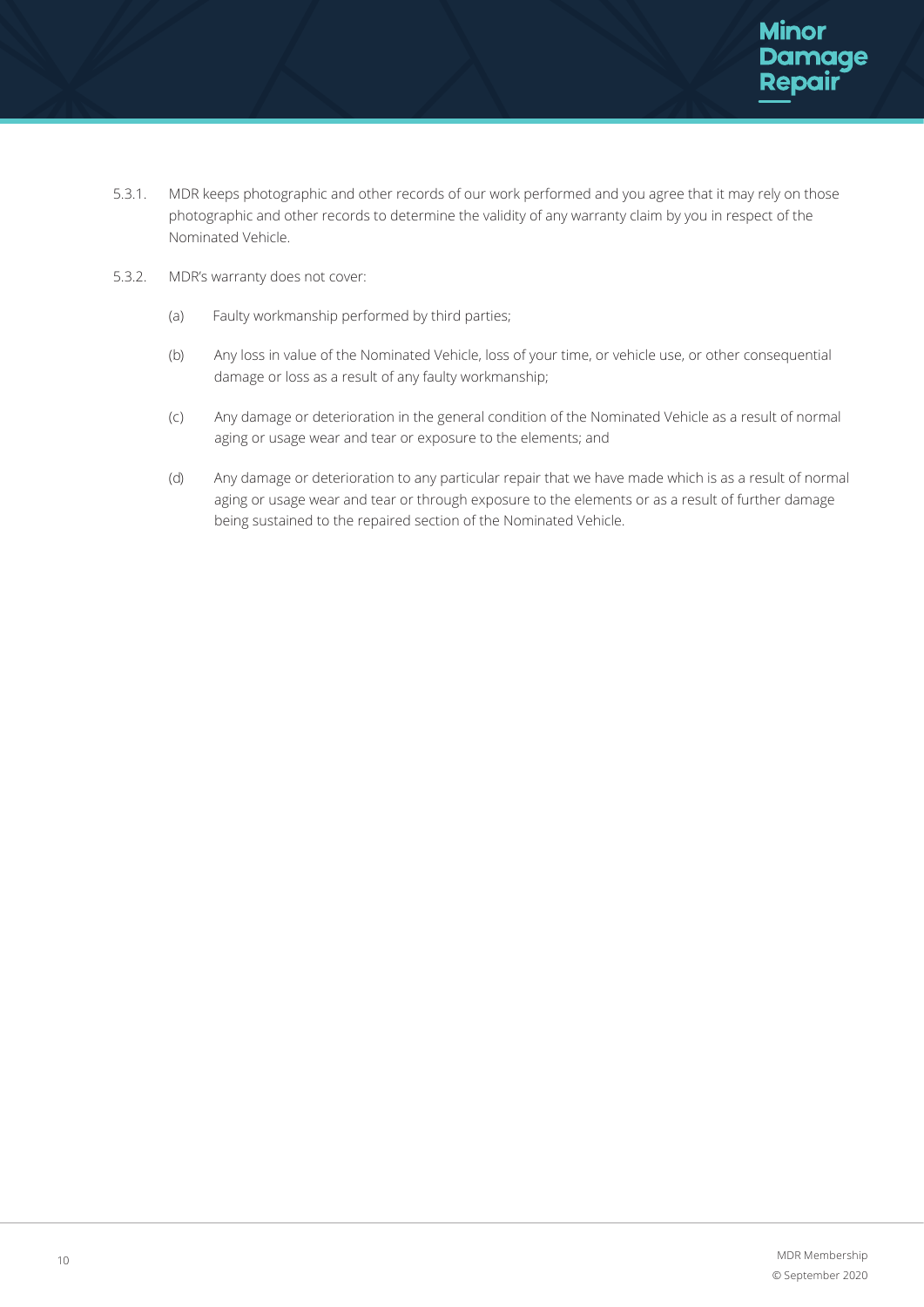# Part Three

# **General Terms and Conditions**

# **1. Making Changes to The General Terms and Conditions**

- 1.1. MDR may from time to time make changes to the General Terms and Conditions in accordance with the following provisions:
	- 1.1.1. Changes may relate to the character nature or extent of Membership Benefits under your particular Membership Program;
	- 1.1.2. Changes may relate to the type, range, description, specifications of repairs or other services and indicative or actual prices for repairs;
	- 1.1.3. Changes may relate to any provision of the Scratch and Dent Assist Membership Agreement or the Repair Contract or contracting procedures.
- 1.2. MDR will endeavour to ensure that any changes MDR makes will enhance or improve your Membership Benefits and/ or MDRs' service offering or business practices and procedures, for example by the addition of new or expanded services, the introduction of new repair technologies, practices or processes, and maintaining market competitive pricing.
- 1.3. Changes as they apply to your Membership Program for your Nominated Vehicle may be made by giving you prior notice of the changes by publication of such changes on www.mdrmemberships.com.au and/or by publishing or issuing to you a new booklet setting out the General Terms and Conditions.
- 1.4. Changes to the General Terms and Conditions shall take effect seven (7) days after the date of publication of the changes on www.mdrmemberships.com.au.
- 1.5. You will also be deemed to have accepted changes to the General Terms and Conditions if you request a repair service under your Membership Program after the date of publication of the changes on www.mdrmemberships.com.au.

# **2. Definitions, Interpretation and Governing Law**

- 2.1. In these General Terms and Conditions, capitalised terms and expressions have the meaning given to them in the Glossary of Terms (Part Four).
- 2.2. These General Terms and Conditions are separated into four parts. A reference to a numbered clause is a reference to that clause number within the same part of these General Terms and Conditions, unless otherwise specified.
- 2.3. Headings used throughout this booklet are for convenience and ease of reference only and do not affect the meaning or interpretation of any provisions of these General Terms and Conditions.
- 2.4. Each provision of these General Terms and Conditions can be separated. If any provision is invalid or unenforceable it may read down modified or deleted as required to give effect to the General Terms and Conditions.
- 2.5. These General Terms and Conditions shall be governed by and construed in accordance with the laws of the State of Victoria and the Commonwealth of Australia and any claim made by one party against the other arising out of these General Terms and Conditions will be heard in Victoria and the parties submit to the exclusive jurisdiction of those Courts.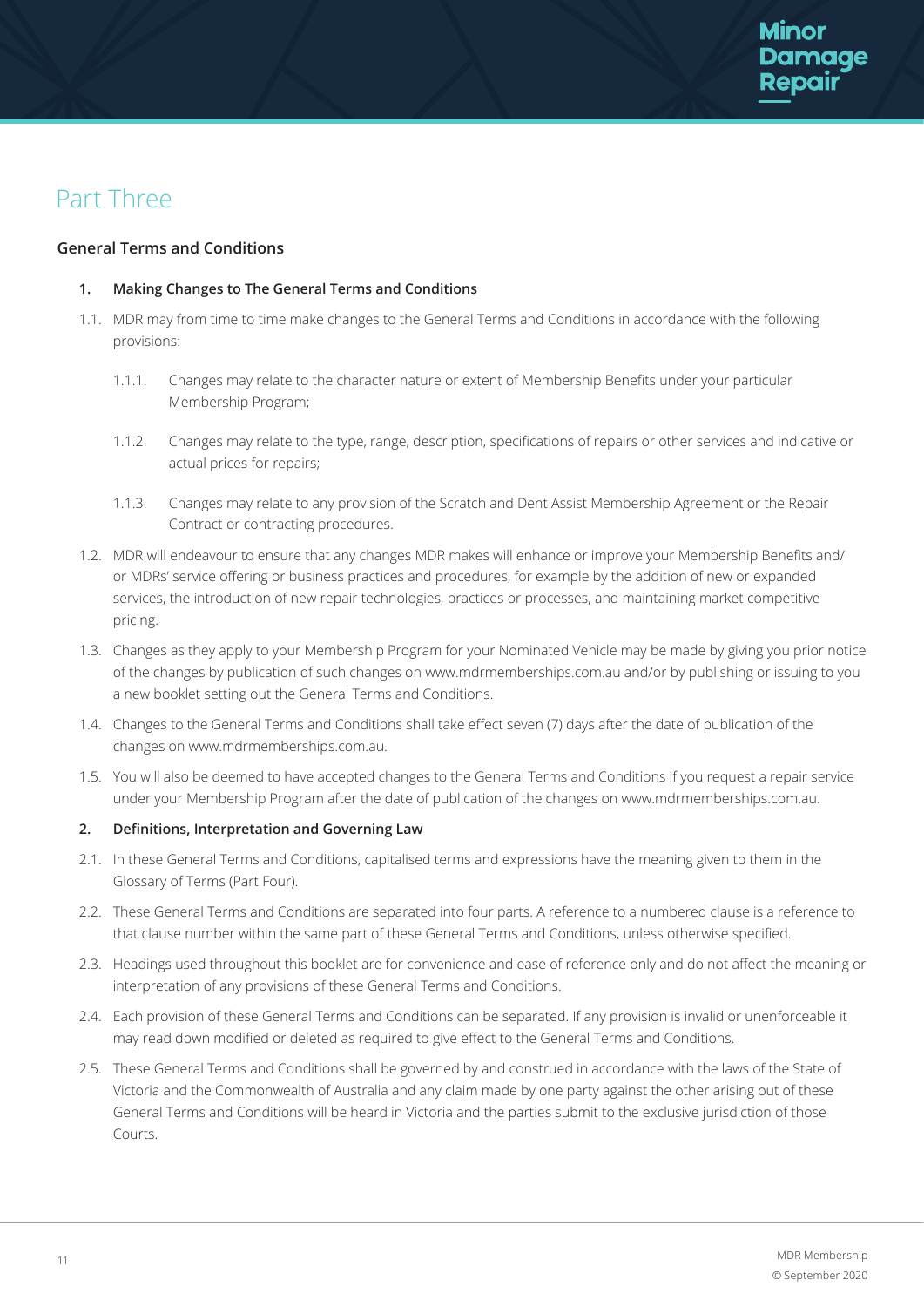# Part Four

# **Glossary of Terms**

**Administration Fee** – means a fee of \$25 or such other revised administration fee as may be notified by MDR from time to time which is payable by you in the event that you cancel your Membership under clause 11.2 of Part One;

**Authorised Dealer** – means a leasing company approved of by MDR authorised to enter your details and the details of your Vehicle into the MDR Sales Portal;

**Authorised Person** – means a person acting on behalf of and with the approval of an Authorised Dealer and subject to MDR's prior approval of that person;

**Approved Inspector** – means an auto repairer who MDR appoints to inspect your Vehicle to assess if the Vehicle qualifies for a particular Membership Program;

**End Date** – means the last date of the Term of a Membership Program;

**General Terms and Conditions** – means this booklet comprising the Part One (Scratch and Dent Assist Membership Agreement), Part Two (Repair Services), Part Three (General Terms), and Part Four (Glossary of Terms), and all their parts and includes any updates, addendums, amendment and variation to this booklet or any of its parts that may be published by MDR from time to time on www.mdrmemberships.com.au or otherwise communicated to you;

**GST** – means any goods and services tax, value added tax or sales tax imposed on the sale or supply of goods, services and rights including but not limited to a tax imposed by the New Tax System (Goods and Services Tax) Act 1999 (C'th) and the related imposition Acts of the Commonwealth;

**Membership** – means the contractual rights and obligations as between you and MDR as set out in this booklet, including under the heading Part One – Scratch and Dent Assist Membership Agreement and **Membership Agreement** refers to that Scratch and Dent Assist Membership Agreement;

**Membership Benefits** – means the benefits set out in Part One (Scratch and Dent Assist Membership Agreement);

**Membership Fee** – means the payment you make in respect of your Membership for your Nominated Vehicle during the relevant Term of the Membership Program, which may be on you first joining a Membership Program and/or on renewal of your Membership for a further Term;

**Membership Program** – means a program comprising of a range of repair services, including any features or benefits designated as being available for your Nominated Vehicle, subject to all terms and conditions in this booklet and any additional rules, conditions or constraints that may be set out in the Membership Program Schedule issued to you;

**Membership Program Schedule** – means the schedule to your Membership Program settling out the particular details of your Membership;

**Minor Cosmetic Repair**– means the repairs available under a particular Membership Program which may include the following or additional or alternative repairs as specified by MDR from time to time where each service described below relates to an individual repair: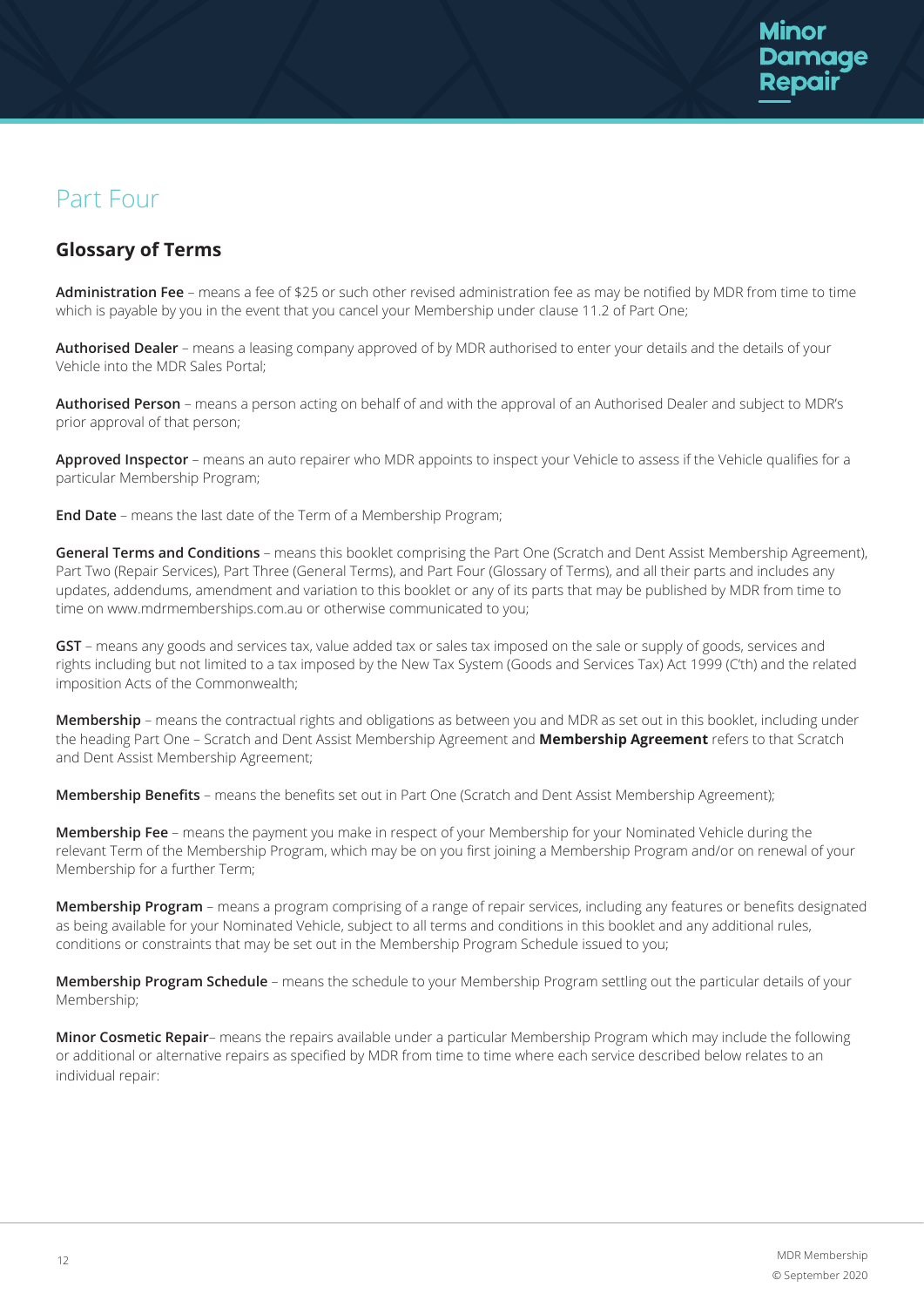# Minor Cosmetic Repairs Table

| <b>Repair Type</b>                  | <b>Repair Description</b>                                                                                                                                                                                                                                                                                                                                                                                                                                                                                                                                                               |  |
|-------------------------------------|-----------------------------------------------------------------------------------------------------------------------------------------------------------------------------------------------------------------------------------------------------------------------------------------------------------------------------------------------------------------------------------------------------------------------------------------------------------------------------------------------------------------------------------------------------------------------------------------|--|
| <b>Bumper Bar Scratch or Scrape</b> | Repair one scratch or scrape up to 500mm in length and 20mm in depth by reshaping, fine filling, flattening, base coat,<br>colour match, respraying and blending. (Excludes non-painted textured plastic bumper bars, metal bumper bars and any<br>damage that has caused structural).                                                                                                                                                                                                                                                                                                  |  |
| <b>Surface Scratches/Marks</b>      | Repair surface scratches on up to 4 panels that have not cut through the clear coat using professional cutting compounds<br>and process.                                                                                                                                                                                                                                                                                                                                                                                                                                                |  |
| <b>Body Pressure Dents</b>          | Repair of up to two pressure dents on any flat single panel, provided each dent is no larger than 100mm in diameter.<br>(Excludes dents where the paint has been chipped or damaged, dents on style lines and metal folds, or where there is no<br>suitable access to the rear of the dent).                                                                                                                                                                                                                                                                                            |  |
| Alloy Wheel Scrapes/Scuffs          | Repair scratch or scrape on one alloy wheel (or up to two hubcaps) by repairing damaged area, colour match, respraying<br>and blending. Machine finished wheels may lose the fine machine lines. (Excludes Chrome & High Polish finished wheels<br>and deep gouges where in the opinion of MDR the integrity of the wheel is compromised).<br>By electing to accept MDR repairs to your machine finished wheels, you acknowledge that our processes mean we are<br>unable to replicate the machine finish and as such your wheels may lose the fine machine finish lines once repaired. |  |
|                                     |                                                                                                                                                                                                                                                                                                                                                                                                                                                                                                                                                                                         |  |
| Side Mirror Scratch or Scrape       | Repair paint scratches or scuffs on side mirror casing by flattening, fine filling, colour match & respraying. (Excludes chrome<br>finished casings, lights and indicator lenses).                                                                                                                                                                                                                                                                                                                                                                                                      |  |
| <b>Body Kit Scratch or Scrape</b>   | Repair one Scratch or Scrape up to 500mm in length and 20mm in depth on a plastic spoiler, side skirts and bumper strip<br>by fine filling, flattening, base coat, colour match, respraying & blending.                                                                                                                                                                                                                                                                                                                                                                                 |  |
| <b>Cosmetic Touch Ups</b>           | Cosmetically repair up to 20 stone chips up to 3 mm in diameter by colour matching, filling and sealing each chip to<br>prevent corrosion. Damage will still be slightly visible. (Excludes stone chips on vehicles that have 3-layer pearl paintwork).                                                                                                                                                                                                                                                                                                                                 |  |
| <b>Interior Tears</b>               | Repair one tear in leather, vinyl or fabric seats and arm rests up to 80mm in length and 5mm in width (Excludes wear and<br>tear parted seams, damage on a seam or stitching, or damage to instrumentation panel, headliner or to steering wheel).                                                                                                                                                                                                                                                                                                                                      |  |
| Windscreens                         | Repair of up to 2 stone chips on front windscreen. Maximum of each stone chip is 3mm in diameter. (Excludes stone chip<br>damage which renders the vehicle unroadworthy (e.g. damage affecting the primary vision area)).                                                                                                                                                                                                                                                                                                                                                               |  |

\* Repair Quotes provided by MDR for Minor Cosmetic Repairs will reflect the current pricing and specifications published on www.mdrmemberships.com.au as at the date of your request.

# **Minor Cosmetic Repairs Specifically Exclude:**

- 1. Any damage that exceeds the size parameters as set out in the repair descriptions under the Cosmetic Repairs table in the Glossary;
- 2. The replacement of damaged stickers and decals, specialised paintwork and body wraps;
- 3. Non colour coded vehicle trims and mouldings. These include chrome and metal effect and textured plastic;
- 4. Any replacement parts and trimmings;
- 5. Repair of rust damage or hail damage;
- 6. Structural damage, including without limitation structural damage to the body work, trim mirror casings and wheels;
- 7. Work that is required to be performed in a workshop or under workshop conditions;
- 8. Any part of the Nominated Vehicle that has been changed from original equipment manufacturer parts;
- 9. Damage to any area of the Nominated Vehicle which has (a) matte paintwork, or (b) illusion colour paintwork;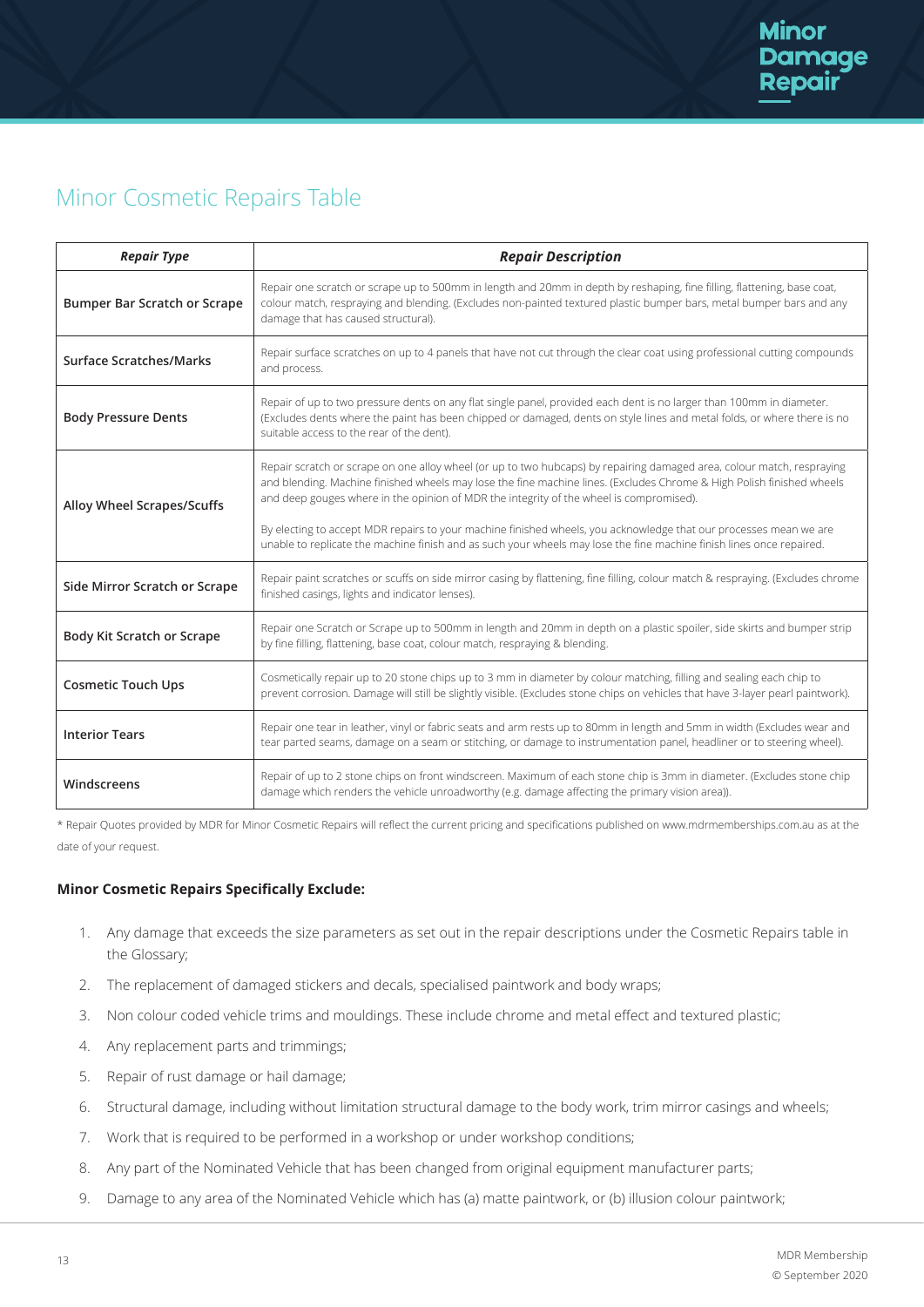**Month** - means a calendar month;

**Nominated Vehicle** – means the Vehicle you nominate for a Membership Program, as set out in the Membership Program Schedule;

**Pre-Qualified/Pre-Qualification** – means the inspection of your Vehicle by an Approved MDR Inspector where inspection of your Vehicle is a condition of acceptance into a particular Membership Program;

**Privacy Policy -** means the privacy policy published on MDR's website, as amended from time to time;

**Repair Contract –** means a contract for particular repair services which is formed as set out in clause 3.1 of Part Two – Repair Services, and which comprises the terms of Part Two – Repair Services and the relevant Repair Quote;

**Repair Quote** – means a quote for repairs in accordance with the procedures set out in this booklet under the heading Part Two – Repair Services;

**Repair Fee** – means the fee payable by you under the Repair Contract for repair work or services quoted and performed at your request on any Vehicle;

**MDR Sales Portal** – means the online gateway for registering your details as a new Member and the details of your vehicle as Nominated Vehicles into a particular Membership Program;

**MDR Scratch and Dent Assist** – the Membership Program that is described in this booklet under the heading Part One (Scratch and Dent Assist Membership Agreement) as applicable to your Membership Program identified in your Membership Program Schedule, Part Three (General Terms), and Part Four (Glossary of Terms).

**Service Area** – means the areas serviced by MDR mobile repairer facilities from time to time, or other addresses as agreed between you and MDR, but does not include areas which are considered inaccessible in MDR's opinion;

**Start Date** – means the commencement date of the Terms of a Membership Program, which will be set out in the Membership Program Schedule;

**Suitable Work Space** – means a work space on private property (such as a privately owned driveway or car park) within the Service Area that you are expressly authorised and permitted to use for a MDR technician to perform a repair on the Nominated Vehicle. The workspace must provide a minimum of two (2) metres clearance around the Vehicle and access to electricity within twenty-five (25) metres from the Vehicle. Public roadways and underground car parks do not constitute a suitable workspace;

**Standard Vehicle** – means a light motor vehicle with a gross vehicle mass not exceeding 3,500 kg that is used solely for personal, social, domestic, and business purposes (e.g. for journeys from your home to or from your permanent place of work). Expressly excludes:

- (a) Vehicles used as taxis, rideshare, car rental and hire, tour services, courier work or to transport tools of a trade; and
- (b) "Super cars" including Lamborghini, Ferrari, Maserati, Aston Martin, Rolls Royce, McLaren, Bentley, Bugatti, Porsche (other than Porsche SUVs), and any other vehicle make designated as such by MDR in its absolute discretion, irrespective of the use of the vehicle.

**Term** – means the period starting on the Start Date and ending on the End Date set out in the Membership Program Schedule. "Term" also refers to each successive period your Nominated Vehicle's Membership of a Membership Program is renewed;

**Waiting Period** – means a period of twenty one (21) days from the Start Date unless some other period is set out in the Membership Program Schedule, and during which period you cannot request repair services from MDR.